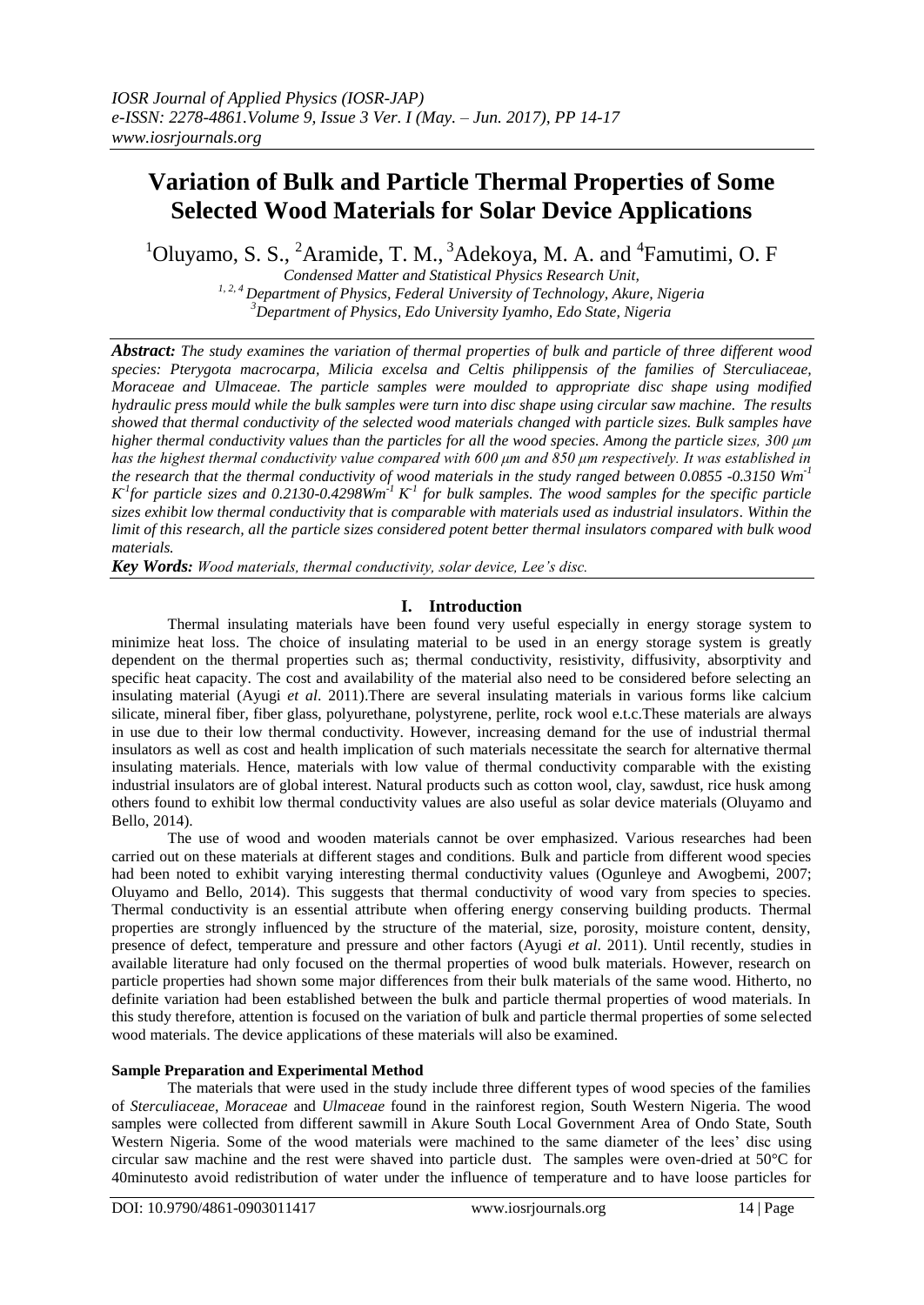proper moulding. A mechanical test sieve shaker was used to sieve the particle dust using different mesh sizes: 300 μm, 600 μm and 850 μm respectively. The surface of the bulk samples were smoothened for good thermal contact and sawdust were also compressed into circular disc's shape using a modified hydraulic press mould.The basic apparatus used was a modification of the standard Lees' disc method for the measurement of thermal conductivity by the absolute plane parallel plate technique. This method, in its classical form, utilizes a steam chest to provide a temperature of  $100^{\circ}$ C on one side of the sample and subsequently cooling measurements in order to calculate the heat flow through the sample (Duncan and Mark, 2000). However, the equipment used for this research work uses electrical heating without the need of cooling measurement. The details of the experimental procedure can be found in the literature (Griffing and George, 2002). The value for thermal conductivity  $(\lambda)$  of each sample of thickness  $(d)$  and radius(*r*) given by (Griffing and George, 2002; Oluyamo *et al*. 2012; Oluyamo *et al*. 2016) was estimated using the relation.

$$
\lambda = \frac{ed}{2\pi r^2} \left[ a_s \left( \frac{T_A + T_B}{2} \right) + 2a_A T_A \right]
$$

where  $e$  is given by

$$
e = \frac{IV}{\left[a_A T_A + a_S \left(\frac{T_A + T_B}{2}\right) + a_B T_B + a_C T_C\right]}
$$
2.

where  $a_A, a_B, a_c$  and  $a_S$  are the exposed surface areas of discs A, B, C and the specimen respectively.  $T_A, T_B$ and  $T_c$  are the temperatures of the discs A, B and C above ambient.

#### **II. Results And Discussion**

The results of the analysis are presented in Figure 1-3. The thermal conductivities of the sample for all the wood species considered are plotted against wood samples.The Figures shows the variation of thermal conductivity of bulk and particle of different sizes of wood materials. Significant variation in thermal conductivity value of the same wood species as the particle sizes changed was noticed in the study with *Celtis philippensis* having the highest thermal conductivity value. Although, this is expected since decrease in particle sizes leads to increase in thermal conductivity. In addition, variation could also be due to the fact that *Celtis* families usually have their grains aligned and interlocked (Ken, 2014). Among the particle sizes, 300 μm has the highest thermal conductivity value compared with 600 μm and 850 μm respectively. This could be due to decrease in porosity as the particle size decreases. As sample particle size decreases, thermal conductivities increase as a result of the reduction in the intermolecular distance between the grains in wood materials. This agrees with previous research (Oluyamo and Adekoya, 2015). The result of the analysis revealed that the thermal conductivity of sawdust samples of the same wood material considered is lower compared with their bulk wood materials. This could be due to the fact that bulk wood samples already contain all the particle sizes which might help in filling up the pores, thereby creating opportunity for more contact between the grains in the sample. Table1contains the result of the thermal conductivity of different wood materials considered. It was revealed that almost all the samples have their highest thermal conductivity at 300 μm with *Celtis philippensis* recording the highest thermal conductivity value of 0.3150Wm<sup>-1</sup> K<sup>-1</sup> and *Pterygota macrocarpa* having the least thermal conductivity value of  $0.1294 \text{Wm}^{-1}\text{K}^{-1}$ . At 850  $\mu$ m, *Celtis philippensis* also has the highest value of thermal conductivity  $0.2841$  Wm<sup>-1</sup>K<sup>-1</sup> and *Pterygota macrocarpa* has the lowest thermal conductivity value  $0.0855$  Wm<sup>-1</sup>K<sup>-1</sup>. The values obtained for all the particle sizes for the wood materials fall within the range of thermal conductivities of materials used as thermal insulators in solar cell development and applications.

Comparing the result in this study with the thermal insulation property of some commonly used materials for flat plate solar collector which ranges between  $0.0245{\text -}0.1202$  Wm<sup>-1</sup>K<sup>-1</sup>,some of the values obtained for the samples considered fall within the range of already established flat plate solar collectors (Young, 1992;Ziman, 1967). Based on the recorded thermal properties in this research, particle wood material is best used as insulator or in solar device applications.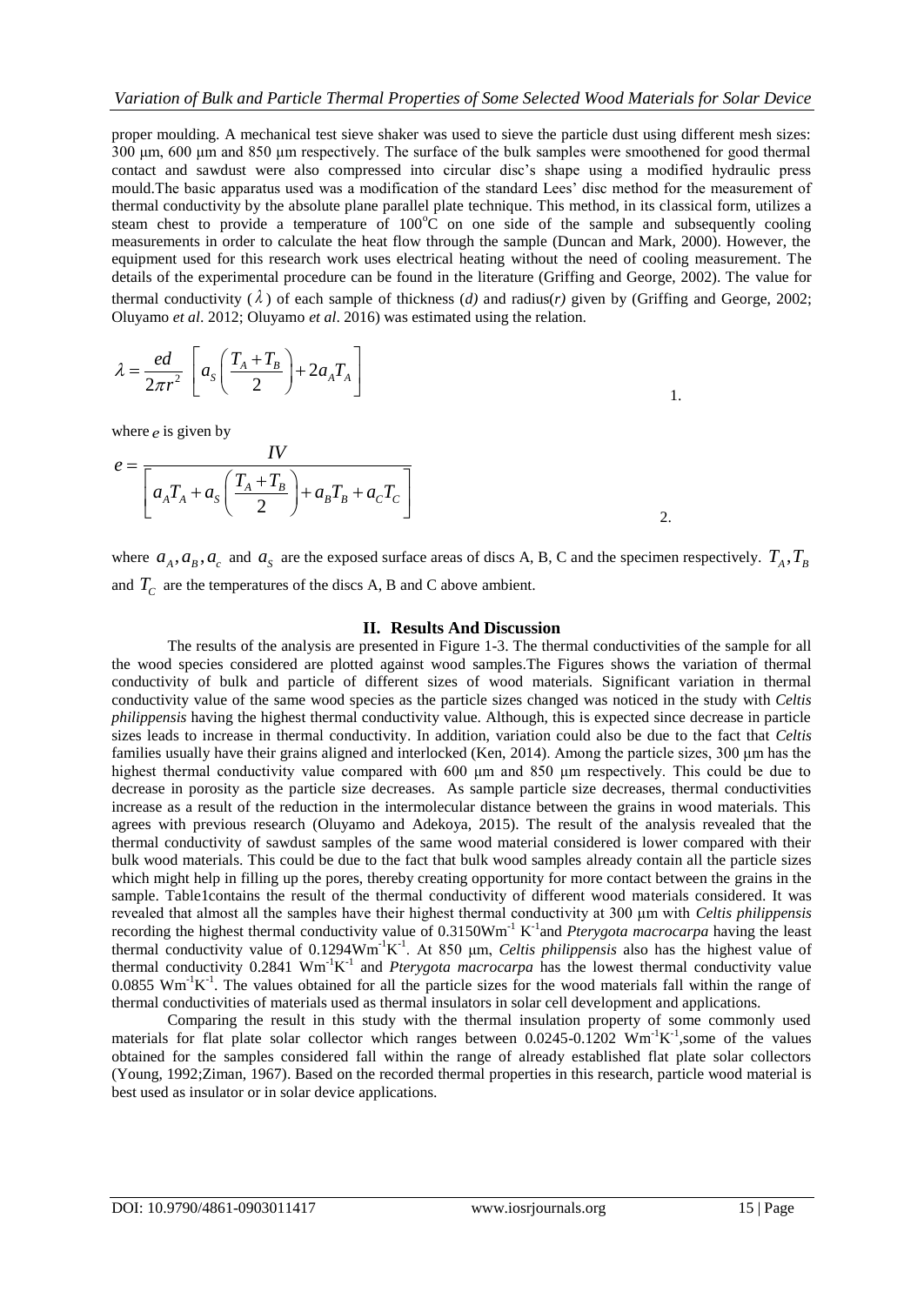## **III. Conclusion**

It was established in the research that the thermal conductivity of wood materials ranged between  $0.0855$ -0.3150 Wm<sup>-1</sup> K<sup>-1</sup>for particle sizes and 0.2210 -0.4298Wm<sup>-1</sup> K<sup>-1</sup> for bulk samples. The thermal conductivities values for the wood samples were found to conform to the general range of conductivity for wood materials. The thermal conductivity values of the bulk materials were found to be higher than those of the particles. The wood samples considered at specific particle sizes exhibit low thermal conductivity that is comparable with materials used as industrial insulators. Therefore, samples with particle sizes could serve as better thermal insulators compared with bulk wood materials.

Table 1: Thermal Conductivity (Wm<sup>-1</sup>K<sup>-1</sup>) Values of Wood Samples for Bulk and Different Particle Sizes.

| <b>Sample Name</b>   | <b>Bulk Samples/</b>      | Sample 1 | Sample 2 | Sample 3 | Sample 4 | Sample 5 | Mean   | S.ER.        |
|----------------------|---------------------------|----------|----------|----------|----------|----------|--------|--------------|
|                      | <b>Particle Sizes</b>     |          |          |          |          |          |        |              |
| Celtis philippensis  | Bulk                      | 0.3580   | 0.3126   | 0.3202   | 0.3086   | 0.2958   | 0.3190 | $\pm 0.0105$ |
|                      | $300 \mu m$               | 0.3021   | 0.3011   | 0.2190   | 0.2190   | 0.3150   | 0.2712 | $\pm 0.0215$ |
|                      | $600 \mu m$               | 0.1373   | 0.2199   | 0.1310   | 0.3091   | 0.2234   | 0.2041 | $\pm 0.0328$ |
|                      | $850 \mu m$               | 0.2841   | 0.1474   | 0.2020   | 0.2002   | 0.1364   | 0.1940 | $\pm 0.0262$ |
| Melicia excelsa      | Bulk                      | 0.2861   | 0.3078   | 0.2941   | 0.4637   | 0.2210   | 0.3145 | $+0.0444$    |
|                      | $300 \text{ µm}$          | 0.1365   | 0.1592   | 0.2154   | 0.2796   | 0.2166   | 0.2014 | $\pm 0.0250$ |
|                      | $600 \text{ }\mu\text{m}$ | 0.2429   | 0.1496   | 0.2896   | 0.1202   | 0.1733   | 0.1951 | $\pm 0.0311$ |
|                      | 850 um                    | 0.1983   | 0.2228   | 0.1585   | 0.1457   | 0.1538   | 0.1758 | $\pm 0.0148$ |
| Pterygota macrocarpa | Bulk                      | 0.2717   | 0.4298   | 0.3882   | 0.3577   | 0.3262   | 0.3547 | $\pm 0.0702$ |
|                      | $300 \mu m$               | 0.1390   | 0.1658   | 0.2075   | 0.2164   | 0.1294   | 0.1716 | $\pm 0.0176$ |
|                      | $600 \text{ }\mu\text{m}$ | 0.1802   | 0.1191   | 0.1503   | 0.1501   | 0.1513   | 0.1502 | $\pm 0.0097$ |
|                      | 850 um                    | 0.1553   | 0.1889   | 0.0940   | 0.0963   | 0.0855   | 0.1240 | $\pm 0.0204$ |

Key: S.ER. –Standard error



**Figure 1:** Thermal conductivity as a function of wood sample for *Celtis philippensis* (Ita funfun).



**Figure 2:**Thermal conductivity as a function of wood sample for *Milicia excelsa* (Iroko).